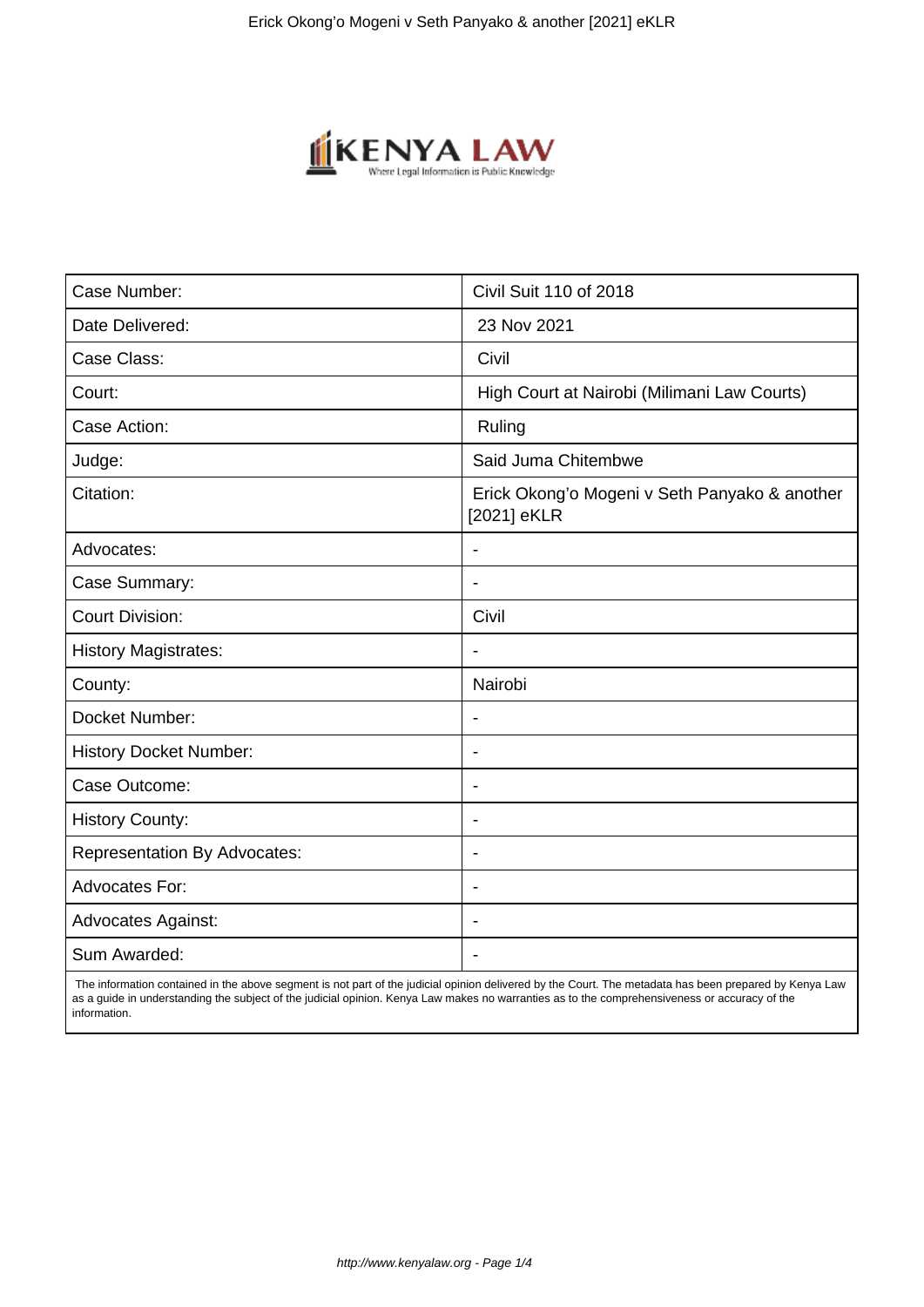## **REPUBLIC OF KENYA**

## **IN THE HIGH COURT OF KENYA AT NAIROBI**

#### **CIVIL SUIT NO. 110 OF 2018**

## **HON. ERICK OKONG'O MOGENI.............PLAINTIFF/RESPONDENT**

## **VERSUS**

**SETH PANYAKO........................................................................................1ST DEFENDANT**

# **ROYAL MEDIA SERVICES LIMITED**

**T/A CITIZEN TV.................................................2ND DEFENDANT/APPLICANT**

#### **RULING**

The application dated 17<sup>th</sup> April 2020 seeks the following orders:-

## **1. THAT this Honourable Court be pleased to consolidate this suit with Nairobi HCCC No. 111 of 2018: Jacqueline Mogeni –v- Seth Panyako & Royal Media Services Ltd t/a Citizen T.V.**

#### **2. THAT the costs of this application be in the cause.**

The affidavit of Njenga Njihia sworn on  $17<sup>th</sup>$  April 2020 supports the application. The respondent filed grounds of opposition dated 10<sup>th</sup> July, 2020. Parties entirely relies on their respective pleadings in respect of the application.

The applicant submitted that the subject matter in both suits is an alleged defamatory broadcast of  $16<sup>th</sup>$  June, 2017. Both suits are set to be heard. If the cases are heard before different judges, there is likelihood of two conflicting judgments. Counsel referred to the case of **MARGARET WAKURU NYUTHO –V- JOSEPH KIARIE NJOROGE AND 3 OTHERS (2014) eKLR** where it was observed:-

**"Now that there are two pending suits dealing with the same subject matter and revolving around the same issues, the Plaintiff has filed the Consolidation Application. In David Ojwang' Okebe & 11 Others v South Nyanza Sugar Company Limited & 2 Others CA Kisumu Civil Appeal (Appl) No. 139 of 2008 (2009) eKLR, the Court of Appeal discussed the main object of consolidation, that is, "to save costs and time by avoiding a multiplicity of proceedings covering largely the same ground. Thus where it appears to the court that there are common questions of law or fact; that the right to relief is in respect of the same transaction or serious of transactions; or that for some other reason, it was desirable to make an order for consolidation of one or more cases, then the court will do so."**

Further reliance was made to the Supreme Court decision in **LAW SOCIETY OF KENYA –V- THE CENTRE FOR HUMAN RIGHTS & DEMOCRACY & OTHERS (Petition No. 14 of 2013)** where the court stated as follows at paragraph 43:-

**"The essence of consolidation is to facilitate the efficient and expeditious disposal of disputes, and to provide a framework for a fair and impartial dispensation of justice to the parties. Consolidation was never meant to confer any undue advantage upon the party that seeks it, nor was it intended to occasion any disadvantage towards the party that opposes it. In the matter at hand, this Court would have to be satisfied that the appeals sought to be consolidated turn upon the same or similar issues. In addition, the Court must be satisfied that no injustice would be occasioned to the respondents if consolidation is ordered as prayed."**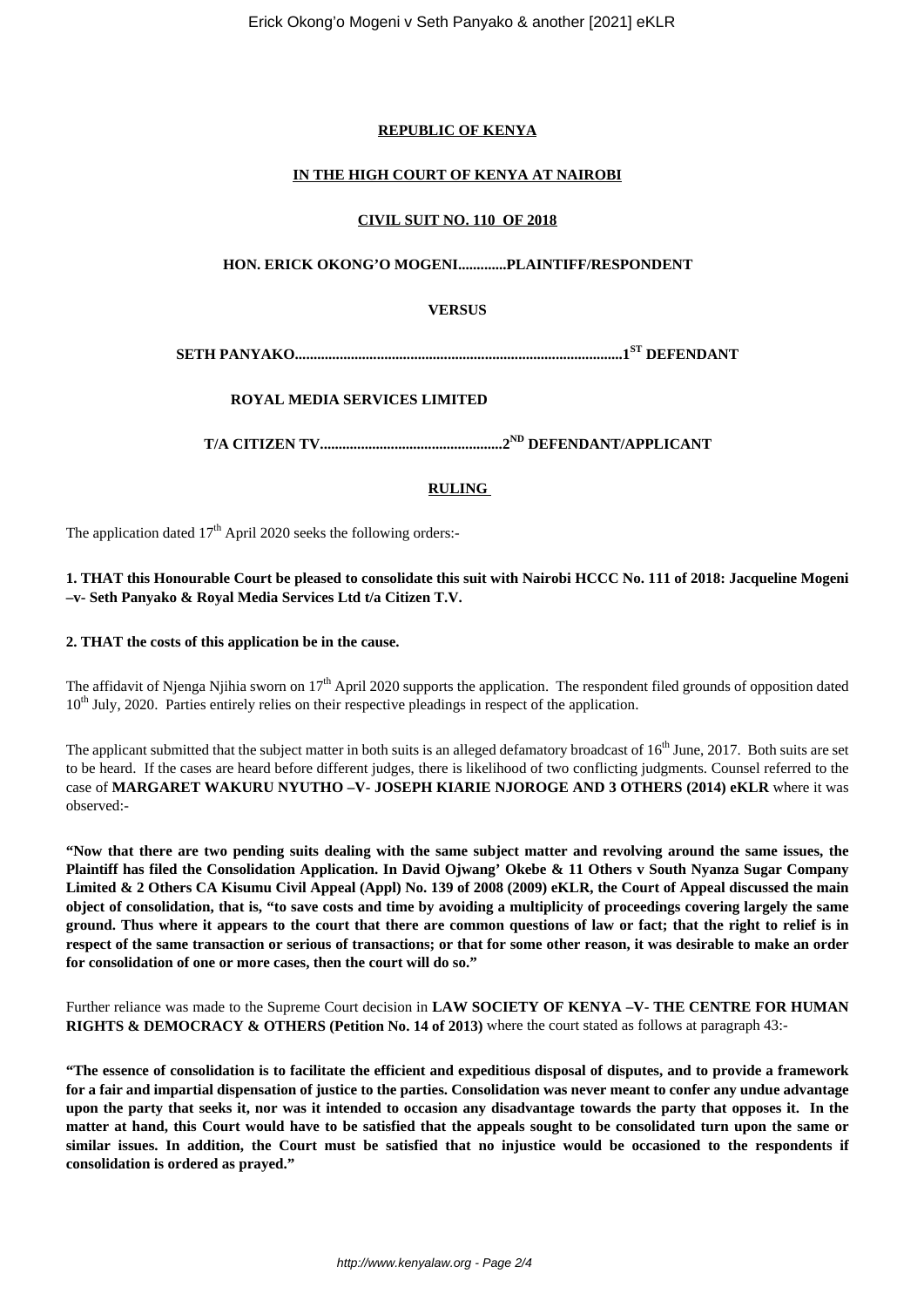According to the applicant no injustice will be occasioned to the parties if the two suits are consolidated.

The grounds of opposition to the application are:-

1) The two plaintiffs in the different suits were defamed in their own capacity and each will be required to prove his/her case separately.

2) The questions of facts in the two matters are not the same.

3) The suit against the 1<sup>st</sup> defendant in this suit has already been determined and judgment was entered in the separate suits.

4) The consolidation of the suits would result in issues in dispute being clouded and would frustrate the just determination of the suits.

5) The Application dated  $17<sup>th</sup>$  April 2020 is incompetent, fatally defective and an abuse of the court, the same has not raised any provision of law for consolidation of suit.

6) The  $2<sup>nd</sup>$  defendant's/applicant's application dated  $17<sup>th</sup>$  April 2020 does not satisfy the criteria for consolidation of suits, is thus without merit and should thus be dismissed with costs to the Plaintiff/Respondent.

The issue for determination is whether the two suits namely HCCC 110 of 2018 and 111 of 2018 should be consolidated. The dispute arose from a live coverage aired by the  $2<sup>nd</sup>$  defendant on  $16<sup>th</sup>$  June, 2017. The coverage referred to both plaintiffs in the two suits. It is true that reference to each one of them differs and the respondent's contention that each of them was defamed individually. However, there is no provision in law that suits relating to defamation cannot be consolidated. The underlying objective is to have suits determined within the shortest possible time and where two suits can be heard jointly, then the court should not hesitate to consolidate them.

In the case of **RMG** –V- NG & ANOTHER (Nairobi HCCC No. 29 of 2009 (OS), the court considered the principles of consolidation of suits and states as follows:-

*"…Where there is common question of law or fact in actions having sufficient importance in proportion to the rest of each action to render it desirable that the whole of the matters should be disposed of at the same time, consolidation should rise.*

**The principle is that consolidation of suits will be ordered where common questions of law or fact arise of such importance as to make it desirable that the whole of the matters be disposed of at the same time. The would mean that the suits are brought together with a view to disposing of them simultaneously, if the questions of law or fact to be answered in each of them are one or common, and they can conveniently be so disposed of simultaneously."**

Similarly, in the case of **KOREAN UNITED CHURCH OF KENYA & 3 OTHERS –V- SENG HA SAND (2014) eKLR** the court observed as follows:-

**"Consolidation of suits is done for purposes of achieving the overriding objective of the Civil Procedure Act, that is, for expeditious and proportionate disposal of civil disputes. The main purpose of consolidation of suits is to save costs, time and effort and to make the conduct of several actions more convenient by treating them as one action."**

In the case of LAW SOCIETY OF KENYA -V- DEMOCRACY & 12 OTHERS (2014) eKLR (Petition 14 of 2013), the Supreme Court in a ruling delivered on 8<sup>th</sup> April, 2013 (S.C. Wanjala JSC and S.N. Ndungu JSC) observed as follows at paragraph 39:-

**"The essence of consolidation is to facilitate the efficient and expeditious disposal of disputes, and to provide a framework for a fair and impartial dispensation of justice to the parties. Consolidation was never meant to confer any undue advantage**